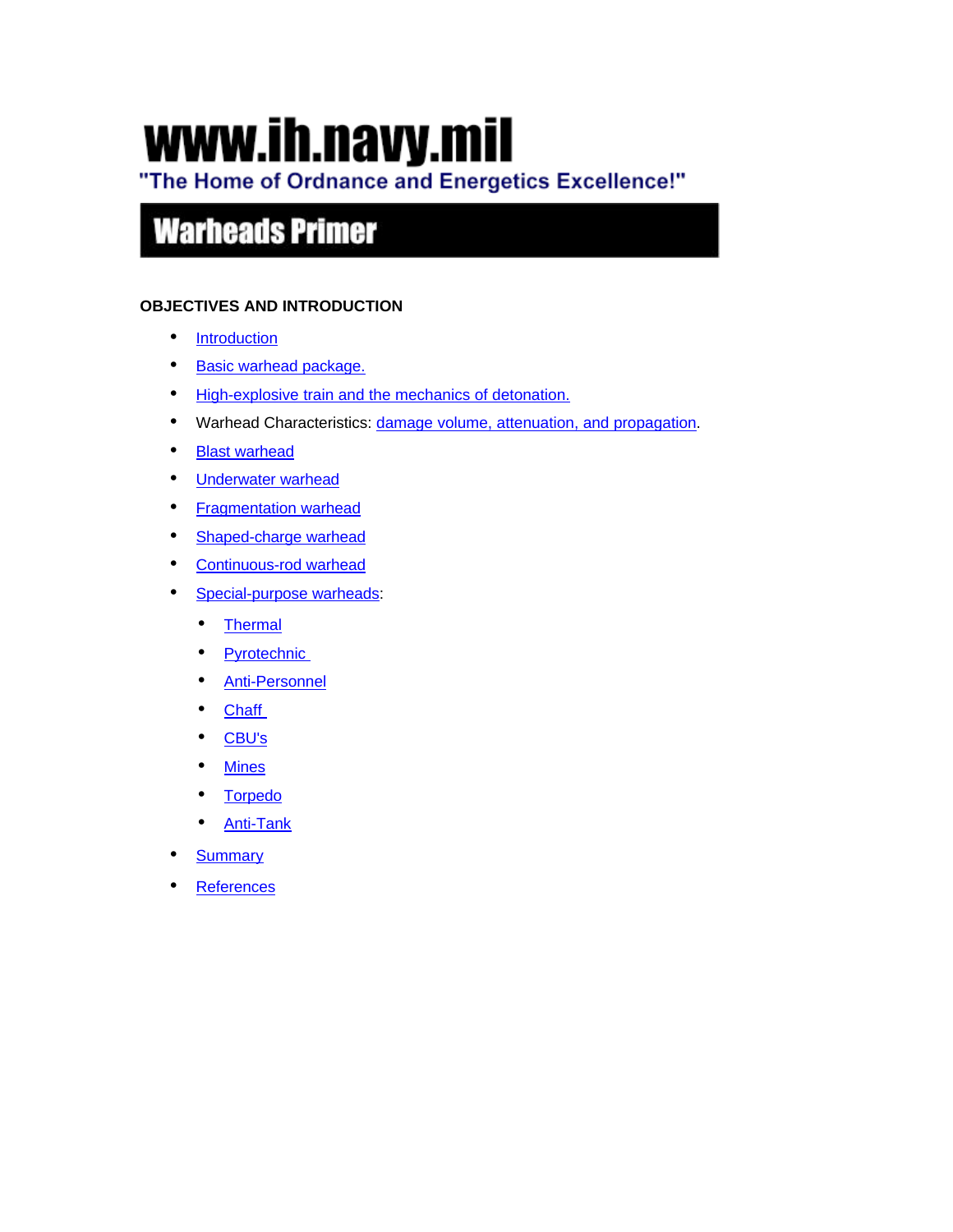

# **INTRODUCTION**

The basic function of any weapon is to deliver a destructive force on an enemy target. Targets of today include military bases, factories, bridges, ships, tanks, missile launching sites, artillery emplacements, fortifications, and troop concentrations. Since each type of target presents a different physical destruction problem, a variety of general and special-purpose warheads are required, within the bounds of cost and logistical availability, so that each target may be attacked with maximum effectiveness.

The basic warhead consists of three functional parts:

- Fuze (including the safety and arming devices)
- Explosive fill
- Warhead case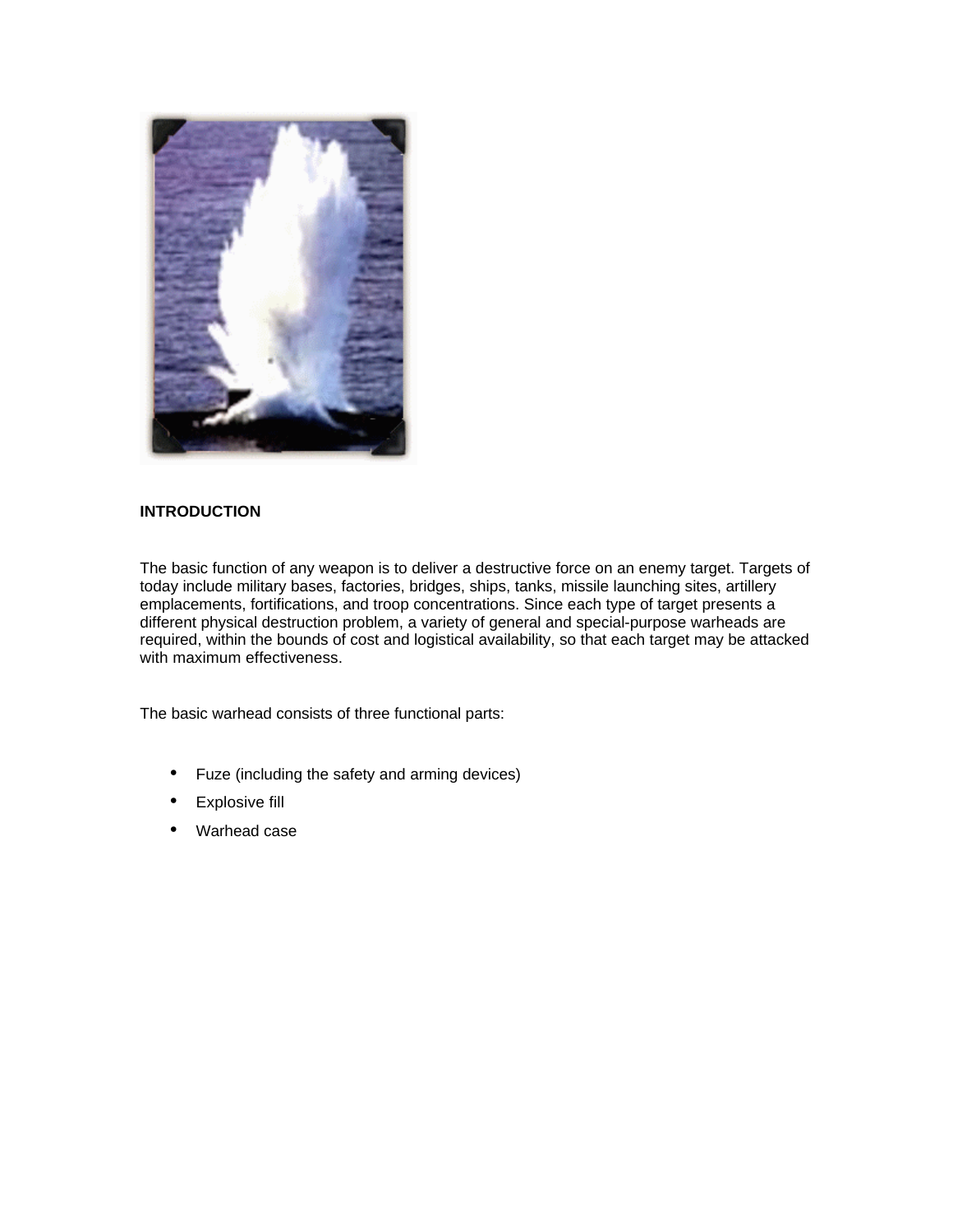

# **THE HIGH-EXPLOSIVE TRAIN**

High explosives comprise one category of chemical explosives. This category is subdivided into primary and secondary explosives. Recall that primary explosives are considerably more sensitive than secondary explosives. The high-explosive train is usually composed of a detonator, booster, and main charge. The detonator may be initiated electrically or by mechanical shock and may contain an explosive relay, pyrotechnic delay, etc.

The detonator sets up a detonation wave when initiated. The output of the detonator is too low powered and weak to reliably initiate a high-order detonation in the main charge (secondary explosive) unless a booster is placed between the two. Detonation of the booster results in a shock wave of sufficient strength to initiate a high-order detonation of the main explosive charge.

Explosives are characteristically unstable chemical compounds or mixtures of unstable compounds, and some explosives are formulated with inert binders to achieve variations in the explosive properties. An explosion of a high-explosive substance is characterized by a chemically reinforced shock wave (detonation wave) traveling at a high velocity.

If the process were to be stopped momentarily, an observer placed inside the unreacted explosive portion would be unaware of what was taking place because he is ahead of the supersonic shock wave. The detonation process, while very rapid, does occur over a finite period of time. The detonation wave is a strong shock wave with pressures as high as 385 kilobars depending on the type of explosive. Levels of shock energy this high are easily capable of breaking the relatively unstable chemical bonds of explosive compounds. Therefore, as the detonation wave passes through the unreacted explosive, atomic bonds within the explosive molecules are broken. There is then a rapid process of chemical recombination into different compounds, principally gases like CO2, H2O, N2, etc., that result in a heat energy release. This release causes rapid expansion of the gases, which reinforces the detonation wave and provides the energy that ultimately produces the destructive effect of a warhead.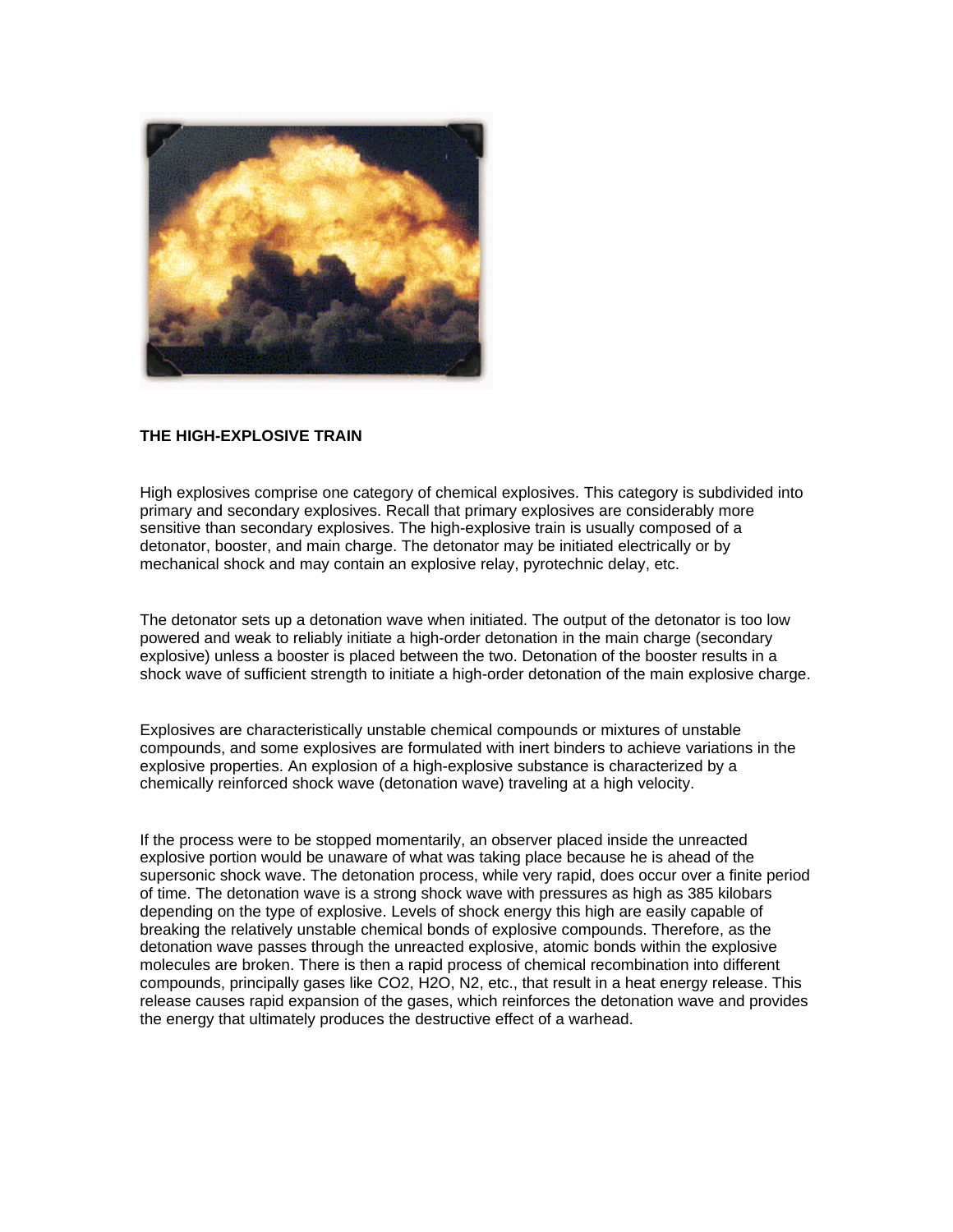

# **WARHEAD CHARACTERISTICS**

The warhead is the primary element of the weapon; it accomplishes the desired end result- effective damage to the target. Damage to the target is directly related to three parameters:

#### • **Damage Volume.**

The warhead may be thought of as being enclosed by an envelope that sweeps along the trajectory of the missile. The volume enclosed by this envelope defines the limit of destructive effectiveness of the payload.

#### • **Attenuation.**

As shock and fragments leave the point of origin, a reduction in their destructive potential per unit area takes place. Attenuation can be likened to an expanding sphere, in which the energy available per unit area constantly decreases until it is completely harmless.

#### • **Propagation.**

This is the manner in which energy and material, emitted by the warhead at detonation, travel through the medium in which the blast occurs. When the propagation of a payload is uniform in all directions, it is called isotropic. If not, it is called non-isotropic.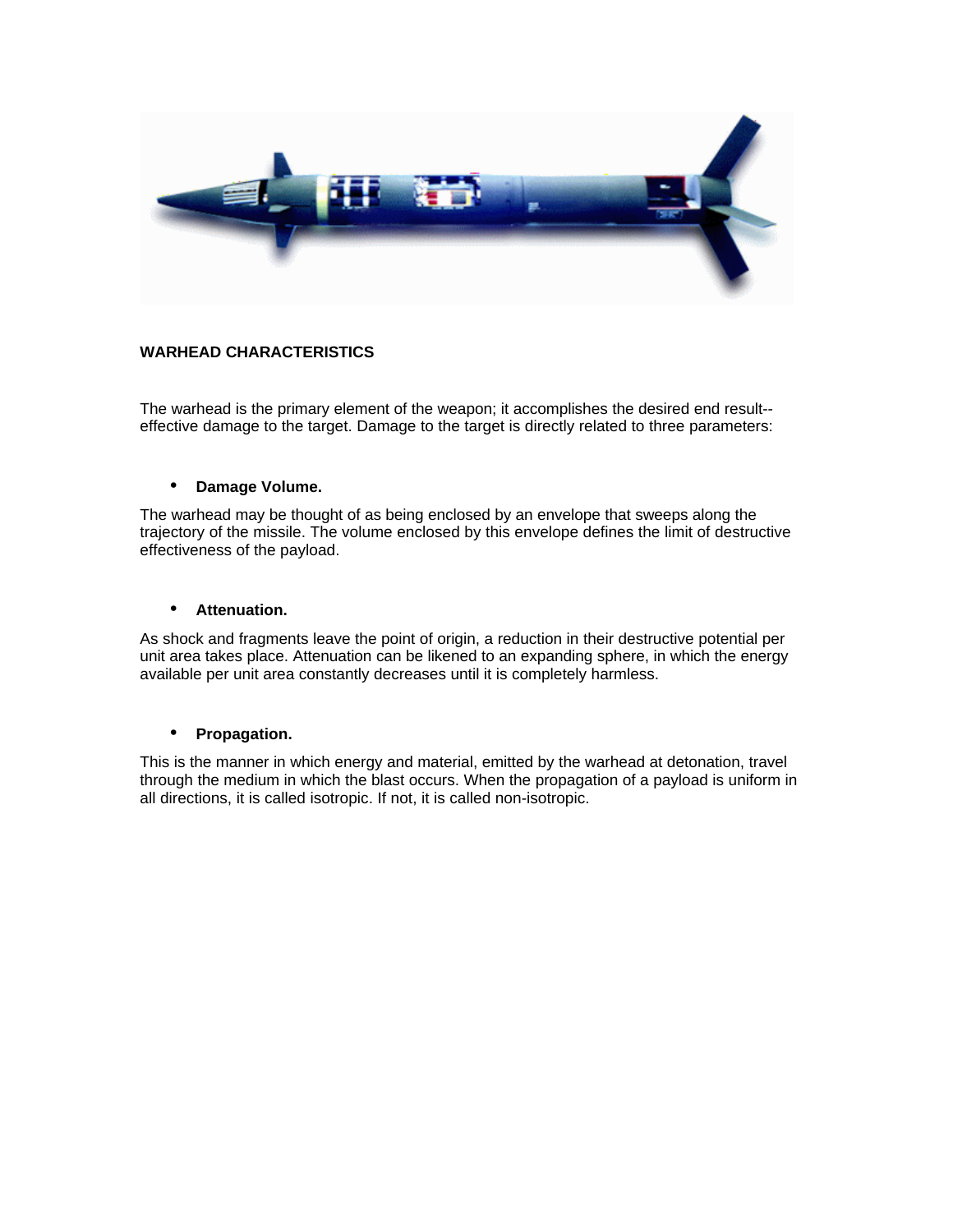

#### **WARHEAD TYPES**

For convenience of discussion, warheads will be classified into five major groups: blast (including air and underwater burst), fragmentation, shaped charge, continuous rod, and specialpurpose.

#### • **Blast Warheads**

A blast warhead is one that is designed to achieve target damage primarily from blast effect. When a high explosive detonates, it is converted almost instantly into a gas at very high pressure and temperature. Under the pressure of the gases thus generated, the weapon case expands and breaks into fragments. The air surrounding the casing is compressed and a shock (blast) wave is transmitted into it. Typical initial values for a high-explosive weapon are 200 kilobars of pressure (1 bar = 1 atmosphere) and 5,000 degrees Celsius.

The shock wave generated by the explosion is a compression wave, in which the pressure rises from atmospheric pressure to peak overpressure in a fraction of a microsecond. It is followed by a much slower (hundredths of a second) decline to atmospheric pressure. This portion is known as the positive phase of the shock wave. The pressure continues to decline to subatmospheric pressure and then returns to normal. This portion is called the negative or suction phase. . The duration's of these two phases are referred to as the positive and negative duration's. The area under the pressure-time curve during the positive phase represents the positive impulse, and that during the negative phase, the negative impulse. The result of this positive/negative pressure variation is a push-pull effect upon the target, which causes targets with large volume to effectively explode from the internal pressure.

For a fixed-weight explosive, the peak pressure and positive impulse decrease with distance from the explosion. This is due to the attenuation of the blast wave. The rate of attenuation is proportional to the rate of expansion of the volume of gases behind the blast wave. In other words the blast pressure is in-inversely proportional to the cube of the distance from the blast center (1/*R*3). Blast attenuation is somewhat less than this in-side, approximately 16 charge radii from blast center. It should also be noted that there will be fragmentation when the warhead casing ruptures.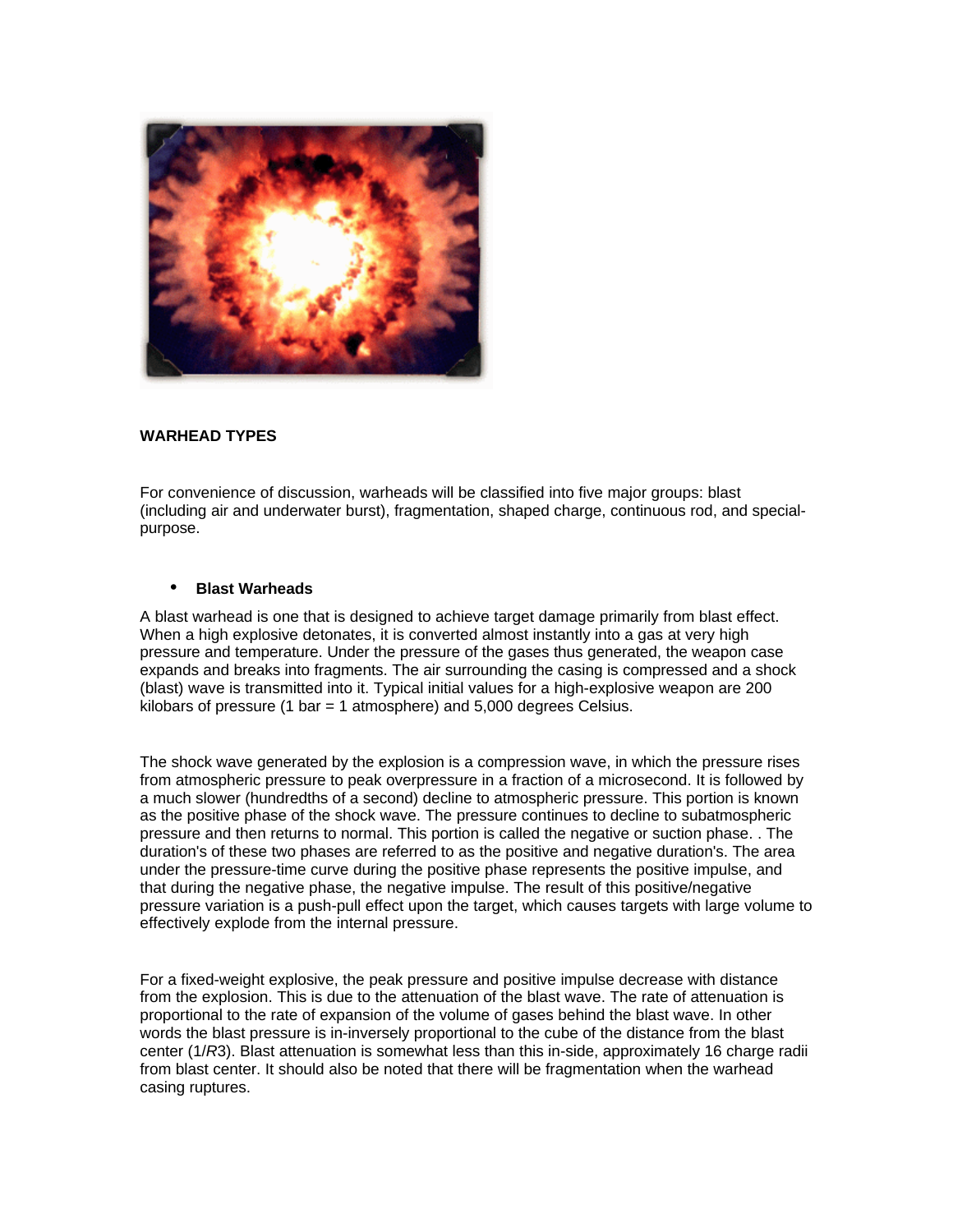Another aspect of overpressure occurring in air bursts is the phenomenon of Mach reflections, called the "Mach Effect."

When a bomb is detonated at some distance above the ground, the reflected wave catches up to and combines with the original shock wave, called the incident wave, to form a third wave that has a nearly vertical front at ground level. This third wave is called a "Mach Wave" or "Mach Stem," and the point at which the three waves intersect is called the "Triple Point." The Mach Stem grows in height as it spreads laterally, and as the Mach Stem grows, the triple point rises, describing a curve through the air. In the Mach Stem the incident wave is reinforced by the reflected wave, and both the peak pressure and impulse are at a maximum that is considerably higher than the peak pressure and impulse of the original shock wave at the same distance from the point of explosion.

Using the phenomenon of Mach reflections, it is possible to increase considerably the radius of effectiveness of a bomb. By detonating a warhead at the proper height above the ground, the maximum radius at which a given pressure or impulse is exerted can be increased, in some cases by almost 50%, over that for the same bomb detonated at ground level. The area of effectiveness, or damage volume, may thereby be increased by as much as 100%. Currently only one conventional pure-blast warhead is in use, the Fuel Air Explosive (FAE).



#### • **Underwater Blast Warheads.**

The mechanism of an under-water blast presents some interesting phenomena associated with a more dense medium than air. An underwater explosion creates a cavity filled with high-pressure gas, which pushed the water out radially against the opposing external hydrostatic pressure. At the instant of explosion, a certain amount of gas is instantaneously generated at high pressure and temperature, creating a bubble. In addition, the heat causes a certain amount of water to vaporize, adding to the volume of the bubble. This action immediately begins to force the water in contact with the blast front in an outward direction. The potential energy initially possessed by the gas bubble by virtue of its pressure is thus gradually communicated to the water in the form of kinetic energy. The inertia of the water causes the bubble to overshoot the point at which its internal pressure is equal to the external pressure of the water. The bubble then becomes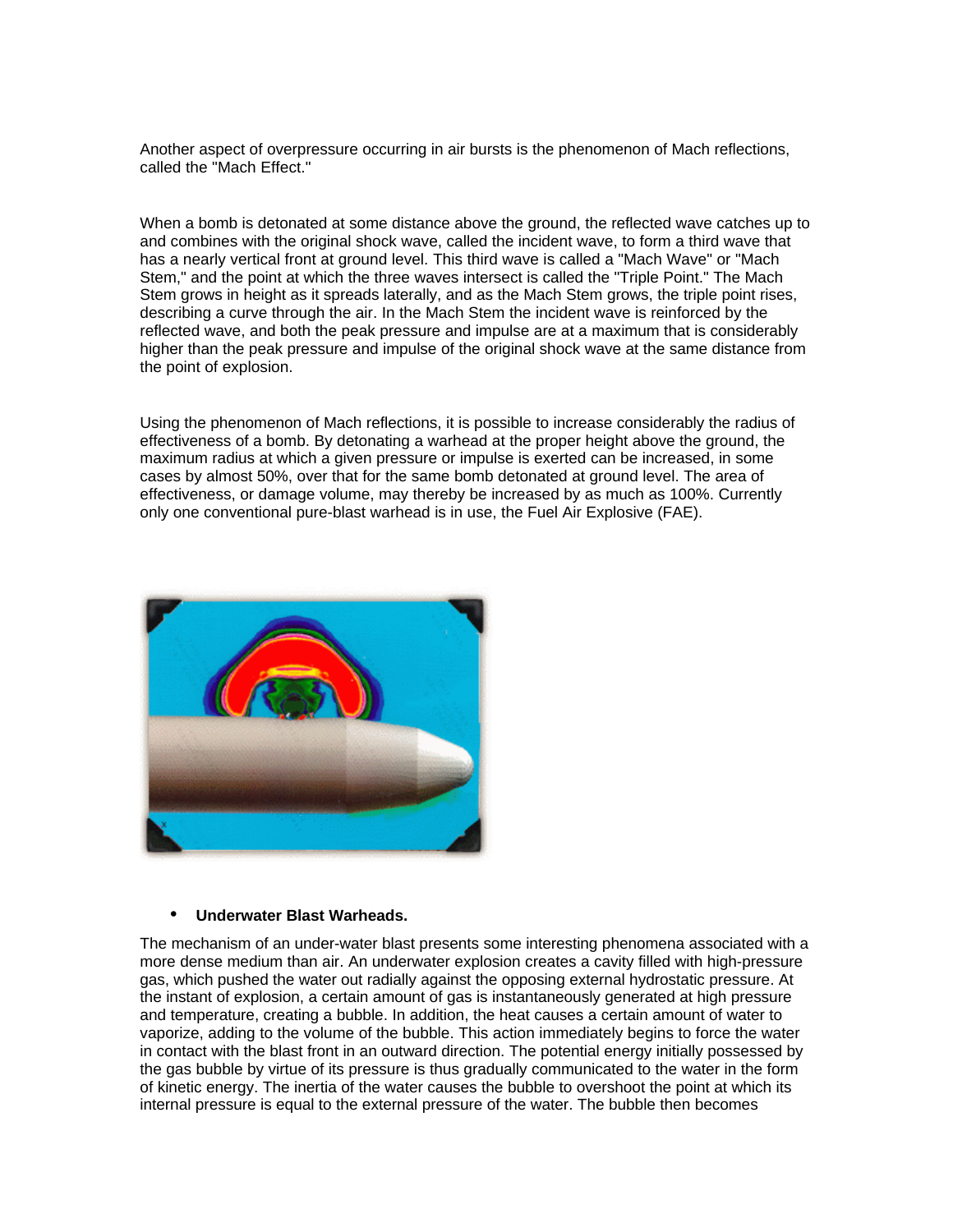rarefied, and its radial motion is brought to rest. The external pressure now compresses the rarefied bubble. Again, the equilibrium configuration is overshot, and since by hypothesis there has been no loss of energy, the bubble comes to rest at the same pressure and volume as at the moment of explosion (in practice, of course, energy is lost by acoustical and heat radiation).

The bubble of compressed gas then expands again, and the cycle is repeated. The result is a pulsating bubble of gas slowly rising to the surface, with each expansion of the bubble creating shock wave. Approximately 90% of the bubble's energy is dissipated after the first expansion and contraction. This phenomenon explains how an underwater explosion appears to be followed by other explosions. The time interval of the energy being returned to the bubble (the period of pulsation's) varies with the intensity of the initial explosion.

The rapid expansion of the gas bubble formed by an explosion under water results in a shock wave being sent out through the water in all directions. The shock wave is similar in general form to that in air, although if differs in detail. Just as in air, there is a sharp rise in overpressure at the shock front. However, in water, the peak overpressure does not fall off as rapidly with distance as it does in air. Hence, the peak values in water are much higher than those at the same distance from an equal explosion in air. The velocity of sound in water is nearly one mile per second, almost five times as great as in air. Consequently, the duration of the shock wave developed is shorter than in air.

The close proximity of the upper and lower boundaries between which the shock wave is forced to travel (water surface and ocean floor) causes complex shock-wave patterns to occur as a result of reflection and rarefaction. Also, in addition to the initial shock wave that results from the initial gas bubble expansion, subsequent shock waves are produced by bubble pulsation. The pulsating shock wave is of lower magnitude and of longer duration than the initial shock wave.

Another interesting phenomenon of an underwater blast is surface cutoff. At the surface, the shock wave moving through the water meets a much less dense medium--air. As a result, a reflected wave is sent back into the water, but this is a rarefaction or suction wave. At a point below the surface, the combination of the reflected suction wave with the direct incident wave produces a sharp decrease in the water shock pressure. This is surface cutoff.

After the lapse of a short interval, which is the time required for the shock wave to travel from the explosion to the given location, the overpressure rises suddenly due to the arrival of the shock front. Then, for a period of time, the pressure decreases steadily, as in air. Soon thereafter, the arrival of the reflected suction wave from the surface causes the pressure to drop sharply, even below the normal (hydrostatic) pressure of the water. This negative pressure phase is of short duration and can result in decrease in the extent of damage sustained by the target. The time interval between the arrival of the direct shock wave at a particular location (or target) in the water and that of the cutoff, signaling the arrival of the reflected wave, depends upon the depth of burst, the depth of the target, and the distance from the burst point to the target. It can generally be said that a depth bomb should be detonated at or below the target and that a target is less vulnerable near the surface.

# • **Fragmentation Warheads.**

The study of ballistics, the science of the motion of projectiles, has contributed significantly to the design of fragmentation warheads. Specifically, terminal ballistics studies attempt to determine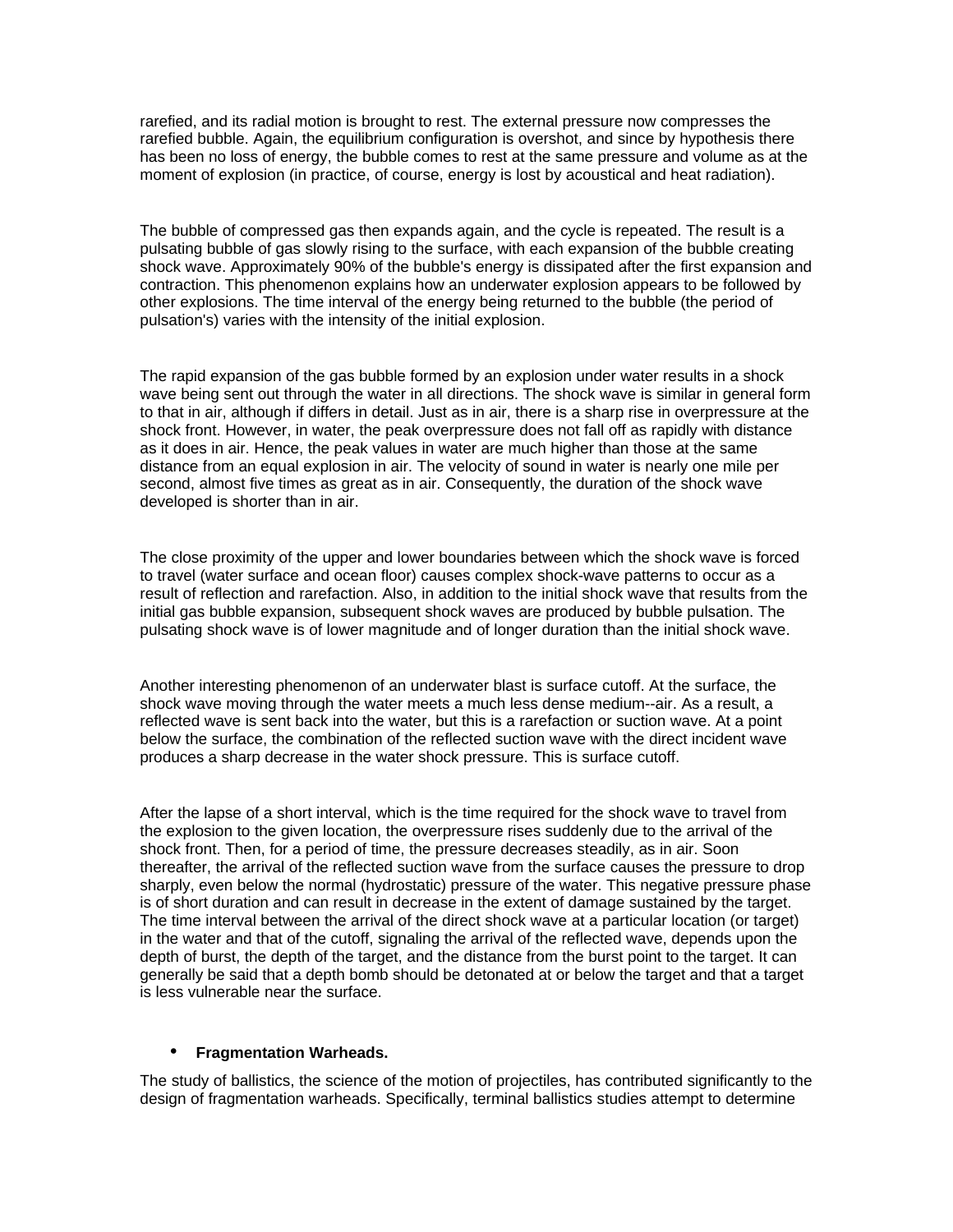the laws and conditions governing the velocity and distribution of fragments, the sizes and shapes that result from bursting different containers, and the damage aspects of the bursting charge fragmentation.

Approximately 30% of the energy released by the explosive detonation is used to fragment the case and impart kinetic energy to the fragments. The balance of available energy is used to create a shock front and blast effects. The fragments are propelled at high velocity, and after a short distance they overtake and pass through the shock wave. The rate at which the velocity of the shock front accompanying the blast decreases is generally much greater than the decrease in velocity of fragments, which occurs due to air friction. Therefore, the advance of the shock front lags behind that of the fragments. The radius of effective fragment damage, although target dependent, thus exceeds considerably the radius of effective blast damage in an air burst.

# • **Fragment Velocity.**

- The velocity of the fragments can be looked at in two parts: a) the initial velocity, and b) the velocity as a function of distance from the origin.
- The initial static velocity of the fragments of a cylindrical warhead depends primarily upon two factors:
	- The charge-to-metal ratio, *C/M,* where *C* is the mass of explosive per unit length of projectile and *M* is the mass of metal per unit length of projectile.
	- The characteristics of the explosive filler, particularly its brisance and strength.
- Fragment trajectories will follow paths predicted by the principles of external ballistics. For determining the effectiveness of almost all fragmenting munitions, the sub-sonic trajectory of the fragments can be ignored. As a result, the density of fragments in a given direction varies inversely as the square of the distance from the weapon. The probability of a hit on some unshielded target is proportional to the exposed projected area and inversely proportional to the square of the distance from the weapon.

# • **Fragment Flight.**

- The fragments of a warhead travel outward in a nearly perpendicular direction to the surface of its casing (for a cylindrical warhead there is a 7- to 10-degree lead angle). The tail and nose spray are frequently referred to separately as the "forty-five degree cone," which is an area of less dense fragmentation. If this payload were to be detonated in flight, the dense side spray would have a slight forward thrust with an increased velocity equal to missile flight velocity.
- The angle of the side spray would be defined as the beam width of this fragmenting payload. Fragment beam width is defined as the angle covered by a useful density of fragments. Beam width is a function of warhead shape and the placement of the detonator(s) in the explosive charge.
- The latest air target warheads are designed to emit a narrow beam of high-velocity fragments. This type of warhead, called an annular Blast Fragmentation warhead (ABF), has a fragmentation pattern that propagates out in the form of a ring with tremendous destructive potential. A newer type of fragmentation warhead is the Selectively Aimable Warhead (SAW). This "smart" warhead is designed to aim its fragment density at the target. This is accomplished by the fuzing system telling the warhead where the target is located and causing it to detonate so as to maximize the energy density on the target.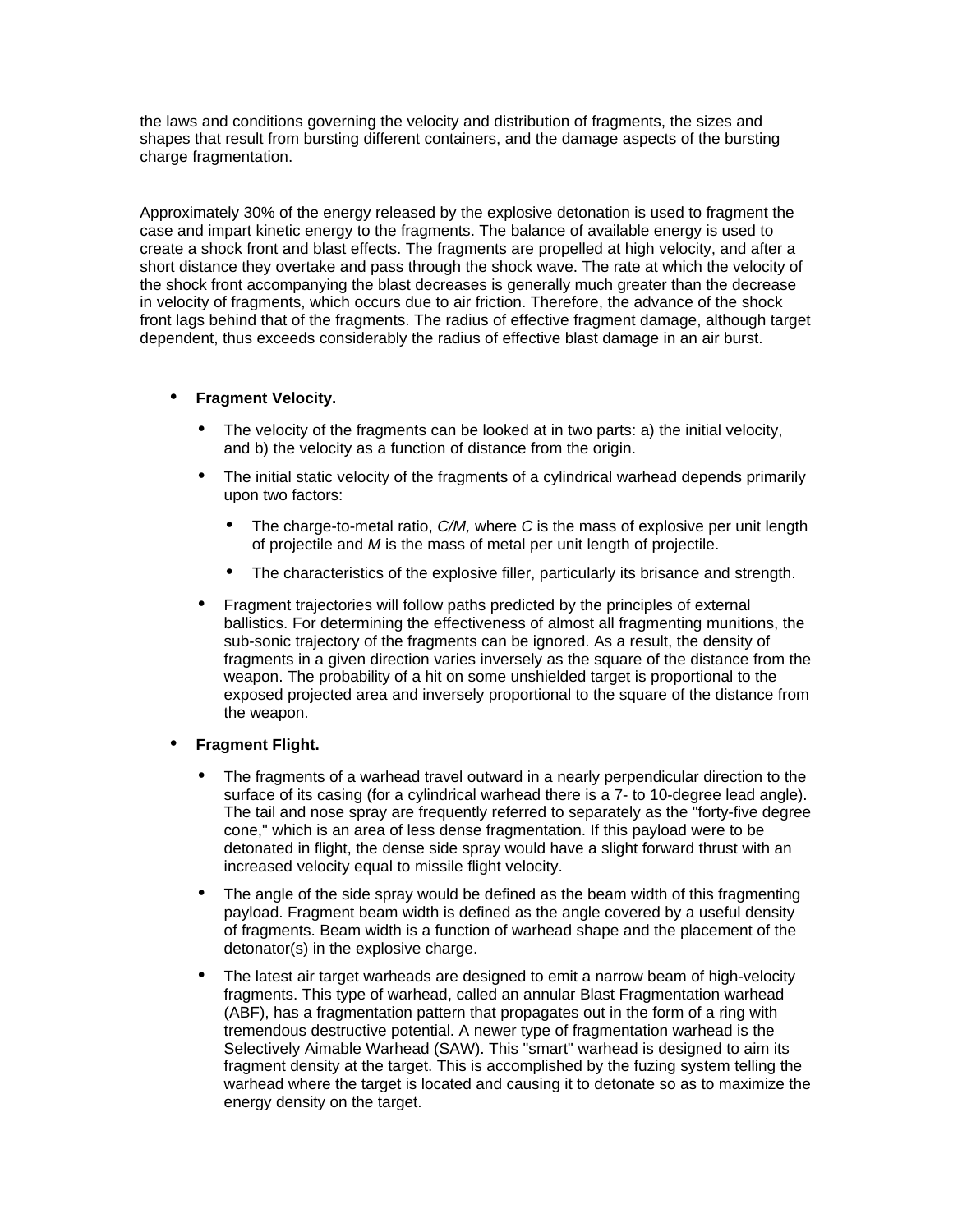### • **Fragment Material.**

• The damage produced by a fragment with a certain velocity depends upon the mass of the fragment. It is therefore necessary to know the approximate distribution of mass for the fragments large enough to cause damage. Mass distribution of payload fragments is determined by means of a static detonation in which the fragments are caught in sand pits. In naturally fragmenting payloads where no attempt to control fragment size and number is made, fragmentation may randomly vary from fine, dust-like particles to large pieces. Modern warheads use scored casings and precut fragments to ensure a large damage volume.

#### • **Shaped Charge Warheads**

A shaped charge warhead consists basically of a hollow liner of metal material, usually copper or aluminum of conical, hemispherical, or other shape, backed on the convex side by explosive. A container, fuze, and detonating device are included. When this warhead strikes a target, the fuze detonates the charge from the rear. A detonation wave sweeps forward and begins to collapse the metal cone liner at its apex. The collapse of the cone results in the formation and ejection of a continuous high-velocity molten jet of liner material. This produces a velocity gradient that tends to stretch out or lengthen the jet. The jet is then followed by a slug that consists of about 80% of the liner mass.

When the jet strikes a target of armor plate or mild steel, pressures in the range of hundreds of kilobars are produced at the point of contact. This pressure produces stresses far above the yield strength of steel, and the target material flows like a fluid out of the path of the jet. This phenomenon is called hydrodynamic penetration. There is so much radial momentum associated with the flow that the difference in diameter between the jet and the hole it produces depends on the characteristics of the target material. A larger diameter hole will be made in mild steel than in armor plate because the density and hardness of armor plate is greater. The depth of penetration into a very thick slab of mild steel will also be greater than that into homogeneous armor.

In general, the depth of penetration depends upon five factors:

- Length of jet
- Density of the target material
- Hardness of target material
- Density of the jet
- Jet precision (straight vs. divergent)

The longer the jet, the greater the depth of penetration. Therefore, the greater the standoff distance (distance from target to base of cone) the better. This is true up to the point at which the jet particulates or breaks up (at 6 to 8 cone diameters from the cone base). Particulation is a result of the velocity gradient in the jet, which stretches it out until it breaks up.

Jet precision refers to the straightness of the jet. If the jet is formed with some oscillation or wavy motion, then depth of penetration will be reduced. This is a function of the quality of the liner and the initial detonation location accuracy. The effectiveness of shaped charge warheads is reduced when they are caused to rotate. Spin-stabilized projectiles generally cannot use shaped-charge warheads.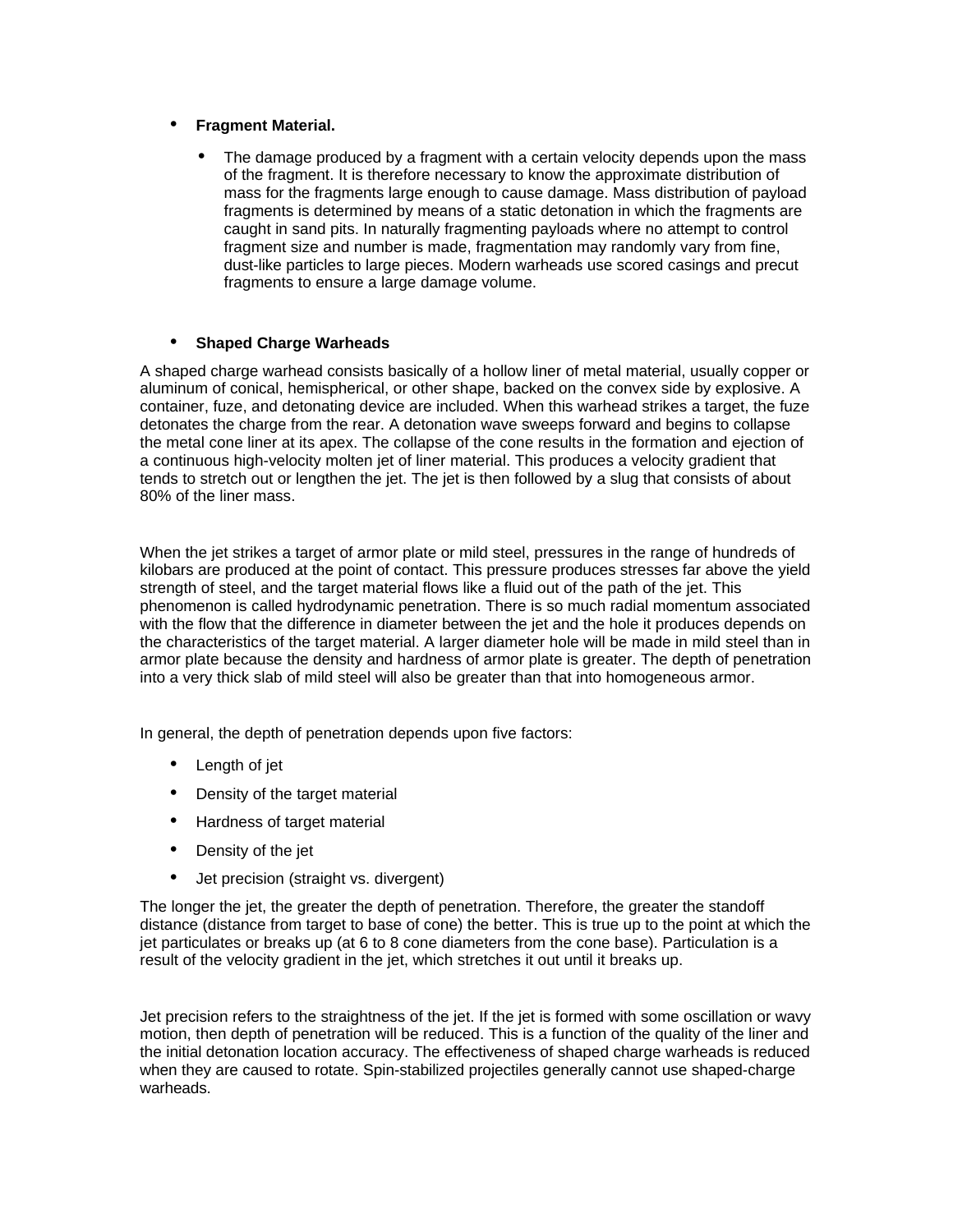The effectiveness of a shaped charge payload is independent of the striking velocity of the warhead. In fact, the velocity of the warhead must be taken into consideration to ensure that detonation of the payload occurs at the instant of optimum stand-off distance. The jet can then effectively penetrate the target. Damage incurred is mostly a function of the jet and material from the target armor detached off the rear face. This action of target material joining with the shaped charge jet is known as spalling. The extent of spalling is a function of the amount of explosive in the payload and the quality of the target armor.

#### • **Continuous-Rod Warheads**

Early warhead experiments with short, straight, unconnected rods had shown that such rods could chop off propeller blades, engine cylinders, and wings, and in general, inflict severe damage to a fighter aircraft. However, rod warheads were ineffective against larger planes because the nature of most bomber aircraft structures permits a number of short cuts in their skin without lethal damage occurring. It was found, however, that long, continuous cuts would do considerable damage to a bomber; therefore, the continuous-rod warhead was developed.

Upon detonation, the continuous-rod payload expands rapidly into a ring pattern. The intent is to cause the connected rods, during their expansion, to strike the target and produce damage by a cutting action. Each rod is connected end-to-end alternately and arranged in a bundle radially around the main charge. The burster is designed such that upon detonation the explosive force will be distributed evenly along the length of the continuous-rod bundle. This is important in order to ensure that each rod will maintain its configuration and consequently result in uniform integrity of the expanding circle.



**Special-Purpose Warheads**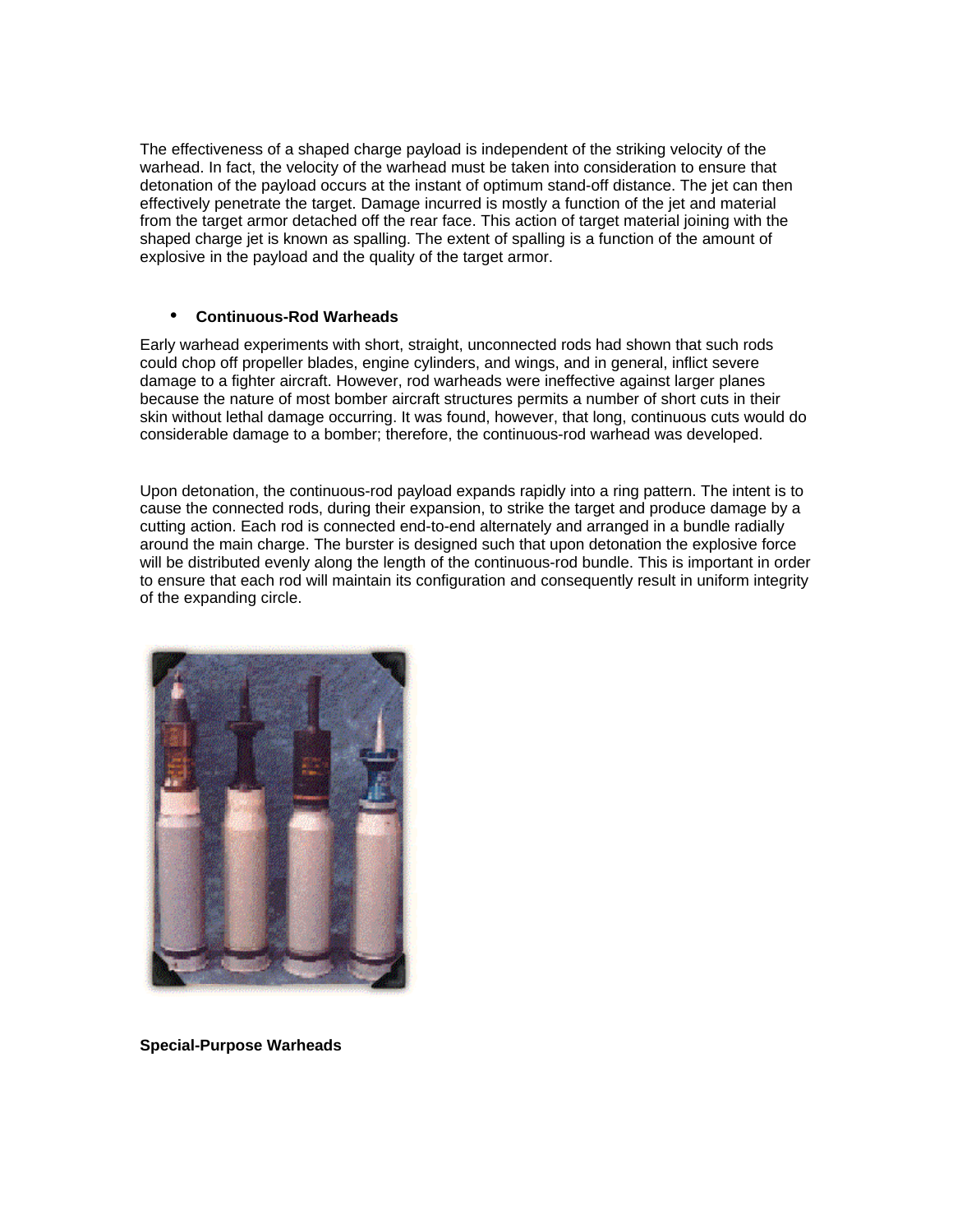There are other means of attacking targets than with blast, fragmentation, shaped charge, or continuous rod payloads. Several types of payloads are more specialized in nature, designed to perform a specific function. A few of these will be described.

### • **Thermal Warheads**

- The purpose of thermal warheads is to start fires. Thermal payloads may employ chemical energy to kindle fires with subsequent uncontrollable conflagrations, or nuclear energy to produce direct thermal destruction as well as subsequent fires. Thermal payloads of the chemical type may be referred to as incendiary or fire bombs. Many area targets are more effectively attacked by fire than by blast or fragmentation.
- **Pyrotechnic Warheads:** Pyrotechnics are typically employed for signaling, illuminating, or marking targets. In the simplest form they are hand-held devices. Some examples of more elaborate warhead payloads are as follows:

# • **Illumination**

- These warheads usually contain a flare or magnesium flare candle as the payload, which is expelled by a small charge and is parachuted to the ground. During its descent the flare is kindled. The illuminating warhead is thus of great usefulness during night attacks in pointing out enemy fortifications. Illumination projectiles are used with great effectiveness in shore bombardment. Illuminating warheads are also used as aircraft flares and flare rockets to assist in the attack of the ground targets and submarines. Because these flares are difficult to extinguish if accidentally ignited, extreme caution in their handling is required.
- **Smoke**
	- These warheads are used primarily to screen troop movements and play a vital role in battlefield tactics. A black powder charge ignites and expels canisters that may be designed to emit white, yellow, red, green, or violet smoke.
- **Markers**
	- White phosphorus is commonly employed as a payload to mark the position of the enemy. It can be very dangerous, especially in heavy concentrations. The material can self-ignite in air, cannot be extinguished by water, and will rekindle upon subsequent exposure to air. Body contact can produce serious burns. Copper sulfate prevents its re-ignition.
- **Anti-Personnel Warheads:**
	- Such warheads are designed to destroy or maim personnel or to damage material enough to render it inoperable. In the area of field artillery, the flechette or beehive round is an example of an anti-personnel warhead. The payload in this projectile consists of steel-wire, fin-stabilized darts. Upon detonation the darts, or flechettes, are sprayed radially from the point of detonation. It is extremely effective against personnel in the open or in dense foliage.

# • **Chaff Warheads:**

• Chaff may be employed to decoy enemy weapons or blind enemy radar. The payload typically consists of metal-coated fiberglass strands cut in lengths determined by wavelength of the RF energy to be countered. Chaff may be dispensed in a variety of warheads, including projectiles and rockets.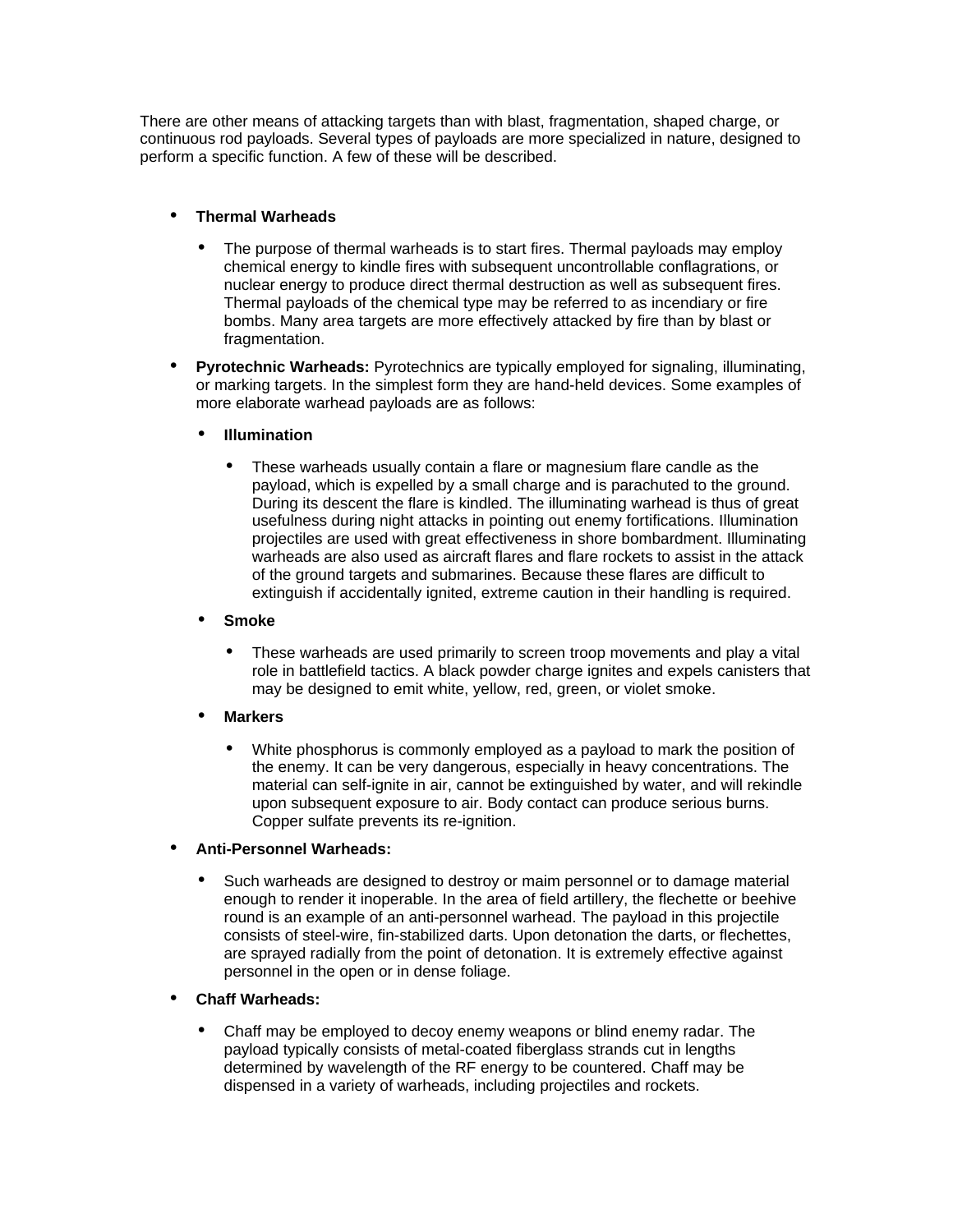- **Cluster Bomb Units (CBU)**
	- CBUs are air-delivered weapons that are canisters containing hundreds of small bomblets for use against a variety of targets, such as personnel, armored vehicles, or ships. Once in the air, the canisters open, spreading the bomblets out in a wide pattern. The advantage of this type of warhead is that it gives a wide area of coverage, which allows for a greater margin of error in delivery.
- **Mines**:
	- Mine warheads use the underwater blast principles described earlier to inflict damage on the target ship or submarine. The damage energy transmitted is approximately equally divided between the initial shock wave and the expanding gas bubble. If the target is straddling the gas bubble, then it will have unequal support and may be broken in two. As the detonation depth increases, the effect of the gas bubble causing damage is greatly diminished. Mines typically use the highest potential explosives. Captor mines have also been developed that launch a smart torpedo that passively and actively homes in on the target before detonation.

#### • **Torpedoes:**

• Torpedo warheads must be capable of damaging both ships and submarines. Homing in on the screws can achieve a mobility kill. Detonation under the keel at midships can cause the severe gas-bubble damage mentioned with mines, and if the depth is shallow, the reflected shock wave can substantially increase the damage effects. Torpedoes that actually impact the hull of a ship or submarine have to overcome the double hull/void structure. Deep-diving submarines with especially thick hulls require highly specialized warheads. Shaped charge warheads are envisioned as the solution to this problem.

#### • **Anti-tank warheads**:

- Tank projectiles are basically broken down into two types: shaped charge rounds and kinetic-energy penetrators. The two rounds differ in both composition and concept. Shaped round charges--or HEAT charges--focus the energy from an explosion into a small, concentrated area in order to penetrate armor plates. In order to defend against such projectiles, scientists developed combination armor that combined the hardness of steel with the fluid properties of ceramics. Combination armor combines a layer of honeycombed ceramic sandwiched by two layers of steel plates. Although the HEAT round easily penetrates the outer steel plate, the ceramics "flow" around the jet and break the jet into smaller components, spreading the force of the blast out into a larger area and reducing the effectiveness of the HEAT round.
- The innovation of combination armor required the use of kinetic energy to punch through armor. This was no new inspiration, but was the original concept behind tank projectiles. Instead of relying on the HEAT round's explosive jet to pierce armor, kinetic-energy penetrators rely on mass and velocity. The armor-piercing finstabilized discarding-sabot (APFSDS) rounds contain very dense, long, slender darts, and are called long-rod penetrators. Commonly referred to as sabot rounds, these rounds burrow into a tank's armor upon impact. If the round contains enough kinetic energy, it will pass through the tank's armor and destroys whatever is inside. Often times, however, the round does not contain enough energy to penetrate all the way through. Although the round does not fully penetrate the armor, it creates many small armor fragments that discharge into the tank, causing destruction inside.
- With rounds that use both kinetic-energy and the concentration of explosions to penetrate armor, scientists constantly research new ways to defend against such rounds and improve the survivability of armored vehicles. Using a combination of